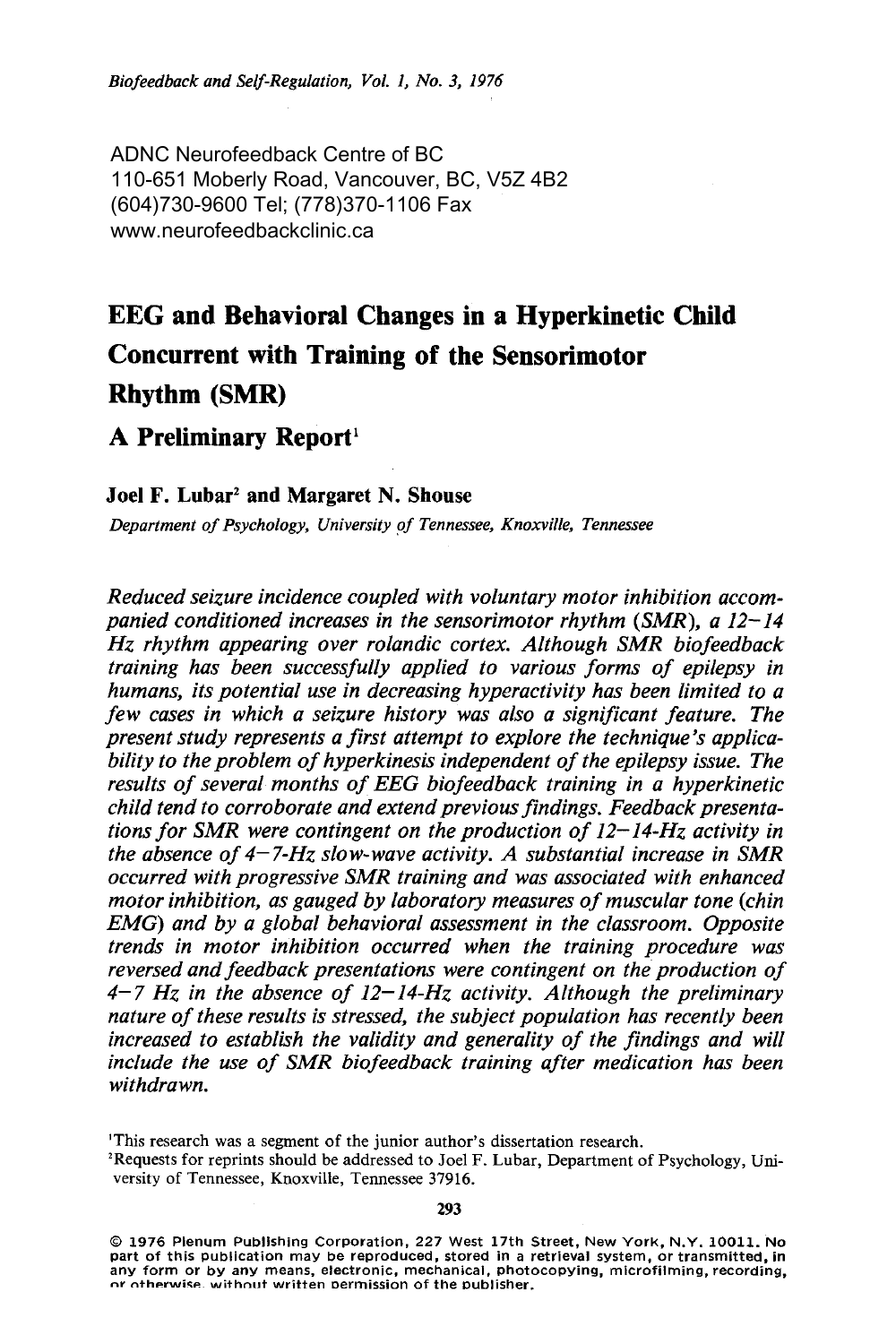Considerable research during the past five years suggests that there is a generalized inhibitory effect associated with the sensorimotor rhythm (SMR) of 12-14 Hz recorded over sensorimotor cortex. Although autonomic, behavioral, and muscular inhibition are noted correlates of the rhythm (Donhoffer & Lissak, 1962; Roth, Sterman, & Clemente, 1967; Sterman & Wyrwicka, 1967; Chase & Harper, 1971), the potent anticonvulsant effects associated with conditioned increases in SMR have received the most attention thus far. Since the original demonstration in which SMR training enhanced resistance to convulsant drugs in cats (Sterman, LoPresti, & Fairchild, 1969), several investigators have reported marked decreases in seizure frequency following biofeedback training in various forms of human epilepsy (Sterman, Macdonald, & Stone, 1974; Finley, Smith, Etherton, 1975; Seifert & Lubar, 1975; Lubar & Bahler, 1976).

At the same time, evidence has accumulated which suggests an equally strong relationship between SMR and somatomotor inhibition. The rhythm's most characteristic behavioral correlate is immobility (Donhoffer & Lissak, 1962; Roth et al., 1967; Sterman & Wyrwicka, 1967; Howe & Sterman, 1972; Chase & Harper, 1971), and a reduction in muscular tension accompanying trained SMR increases in cats has also been documented by Chase and Harper (1971). Further evidence of this inhibitory effect is an abundance of SMR appearing in the EEG spectra of paraplegics and quadraplegics, in whom lower-motor neurons have been partially denervated (Sterman et al., 1974).

Given the potential therapeutic value of SMR training in at least one disorder and the evidence indicating a functional relationship between SMR and motor inhibition, it seems appropriate to consider the possible application of this biofeedback technique to the hyperkinetic syndrome, in which overactivity is a central feature. Recent data from our laboratory suggest that some improvement in motor control occurred following SMR training

|                        | Baseline sequence |              | EEG biofeedback training sequence <sup><math>a</math></sup> |                                            |                               |
|------------------------|-------------------|--------------|-------------------------------------------------------------|--------------------------------------------|-------------------------------|
|                        |                   | Н            | ПΙ<br>Drug and<br><b>SMR</b> training                       | īV<br>Drug and<br>SMR reversal<br>training | Drug and<br>SMR training<br>н |
|                        | No<br>Drug        | Drug<br>Only |                                                             |                                            |                               |
| <b>EEG</b><br>sessions | 6                 | 6            | 78                                                          | 36                                         | 28                            |
| Behavioral<br>sessions | 15                | 15           | 45                                                          | 15                                         | 15                            |

**Table** I. Number of EEG and Behavioral Recording Sessions Conducted during Five Consecutive Experimental Phases

a See text for explanation of feedback contingencies.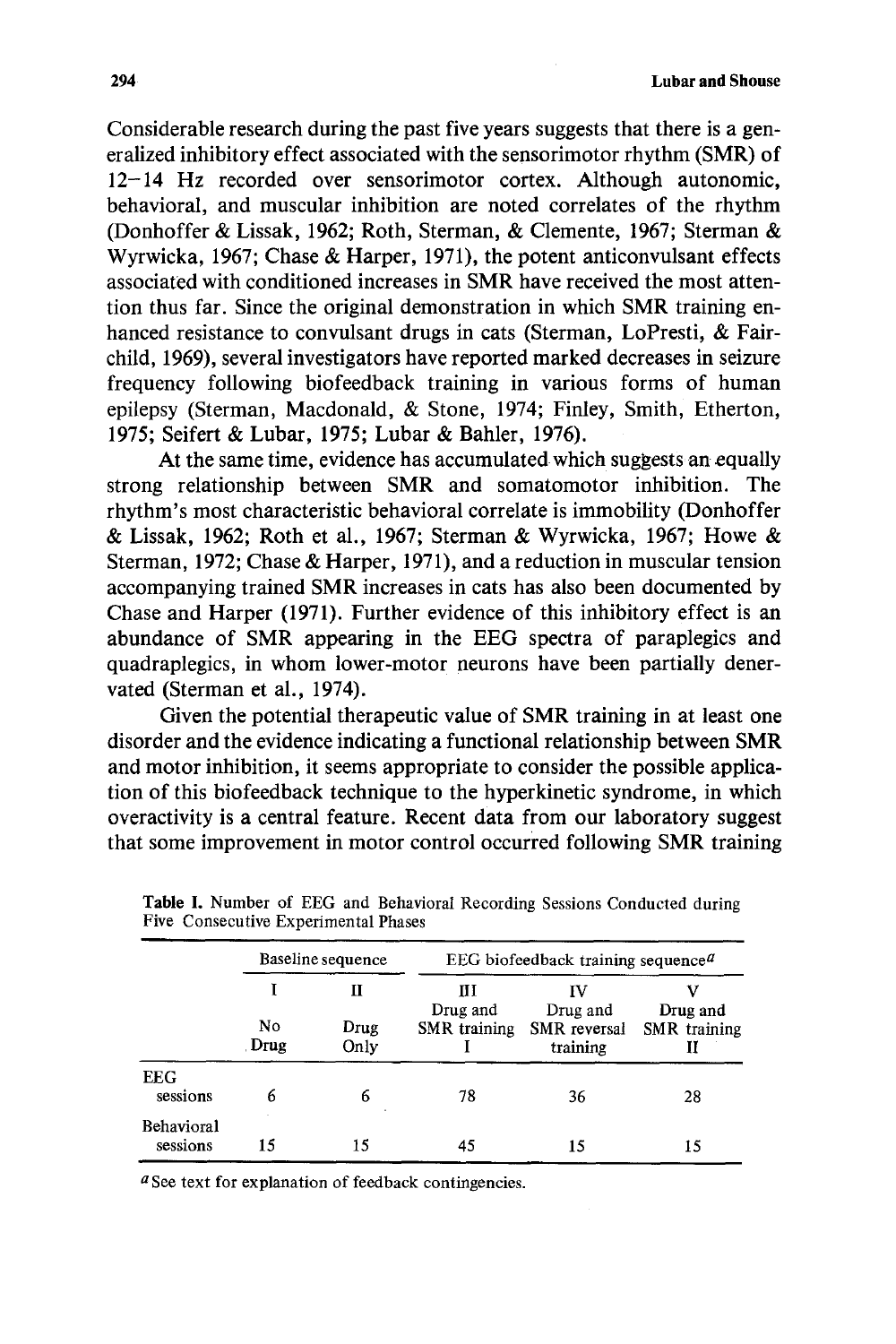in a 14-year-old subject who was both epileptic and overactive (Lubar  $\&$ Bahler, 1976). However, it was difficult to assess whether this outcome reflects training factors, maturation, or a secondary effect from seizure control.

The purpose of the present study is to explore the potential application of SMR training to hyperkinesis in the absence of a seizure history. The data reviewed hege represent a progress report following several months of SMR training in a hyperkinetic child. Changes in motor inhibition are indexed by muscular tension in the laboratory and by behavioral observations in the classroom.

## **METHOD**

#### *Subject Selection Criteria and Description*

In order to participate in all phases of the experiment (see Table I), the hyperkinetic subject had to meet a dual set of criteria. First, a uniform set of diagnostic criteria were required for admission to the baseline sequence. A child was considered an acceptable representative of the hyperkinetic population if he was (a) male; (b) within the age range of  $6-12$  years; (c) diagnosed as hyperkinetic by a pediatrician who considered the case severe enough to warrant medication; (d) regularly taking Ritalin; (e) diagnosed as hyperkinetic according to the Stewart teacher questionnaire, requiring definite indication of at least 6 symptoms, including overactivity and short attention span; (f) without specific sensory defects or any other functional or physical illness (e.g., mental retardation, epilepsy, etc.) that might contribute to or otherwise be confounded with the target syndrome.

Second, participation in the SMR training sequence was dependent upon demonstrable improvement in the classroom on selected behavioral categories and in laboratory performance (EEG only) following Ritalin administration. Improvement is not intended to denote complete remission of symptoms; rather, a substantial enough change is required to establish the reliability of the measurements and the degree to which they may be expected to concur prior to SMR training. Significant improvement in behaviors included an overall reduction in undirected activity accompanied by an increase in school-oriented activity (see Results section). Significant changes in EEG measures included a reduction of slow-wave activity between 4 Hz and 7 Hz and an increase in  $12-14$ -Hz production. Changes in other physiological measures were evaluated prior to the training sequence when subjects were on and off drugs. With the exception of EMG, these findings will be reported at a later date.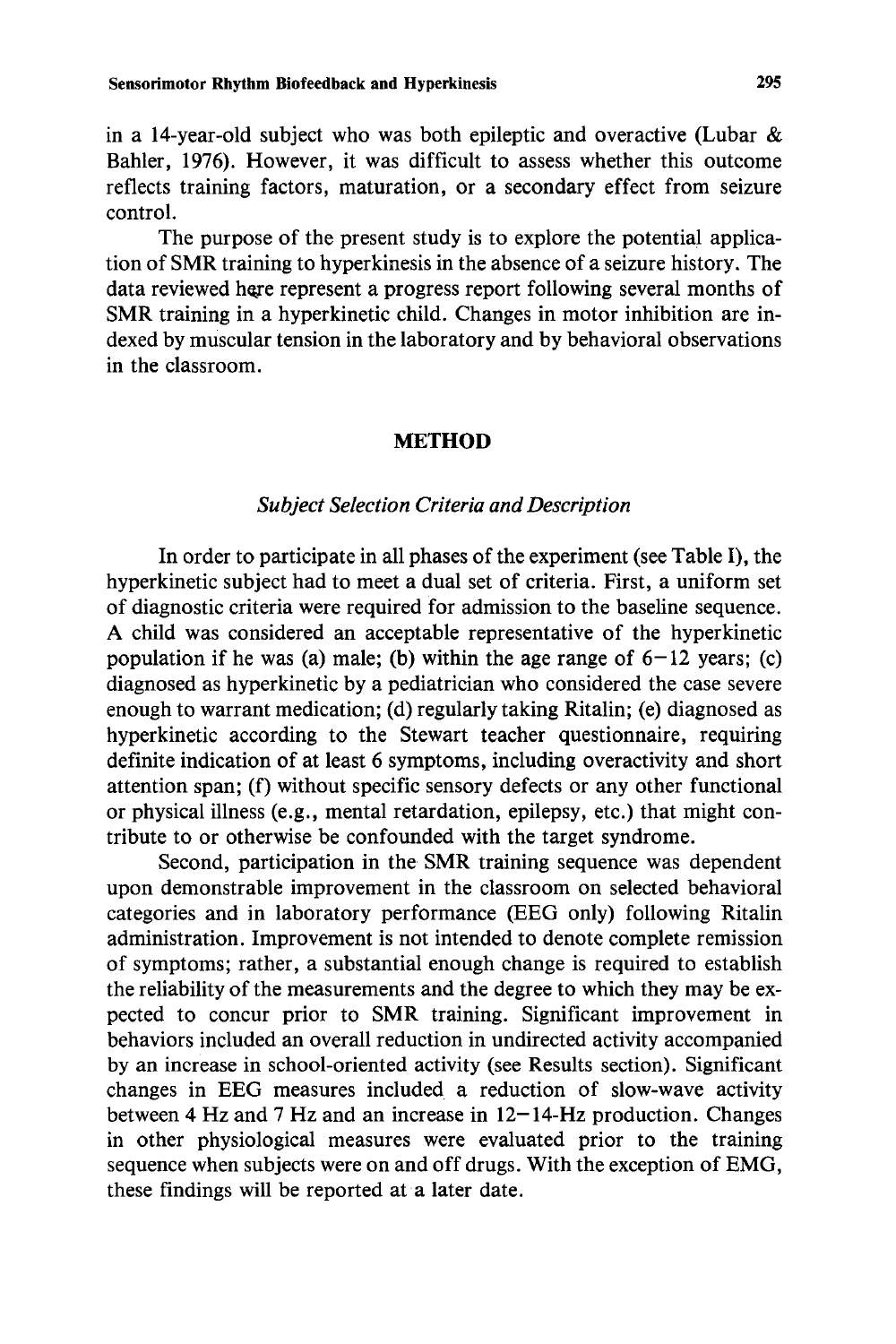The subject described in this report is one of 12 hyperkinetic subjects participating in baseline studies and is one of 4 hyperkinetics selected from the larger sample for biofeedback training. This subject's data have been extracted from an ongoing group design study because he has been in training for a significantly longer period of time than the others. The remainder of the report is confined to information applicable to this individual.

The subject, a male Caucasian of normal intelligence (Otis Lennon, form KE2,  $IQ = 104$ , was 11 years, 8 months old at the beginning of the biofeedback training period in October, 1974. Although his parents reported difficulty in managing his overactivity since he began walking at 15 months, he was first professionally diagnosed by a school psychologist when he entered elementary school in September, 1969 (6 years, 9 months). Two other local professionals, a child psychiatrist and a pediatrician, subsequently concurred in the diagnosis. The parents had been reluctant to employ drug therapy but finally conceded after unsuccessfully engaging in a series of alternative therapeutic endeavors. Ritalin (10 mg/school day) was prescribed in March, 1974 for a trial period. Although the usual procedure is to increase dosage until an optimal level for school performance is achieved, the pediatrician agreed to maintain this regimen after referring the subject for this study. Exceptions were made at the experimenters' request.

### *Experimental Design*

Table I outlines the sequence of experimental conditions (Phases  $I-V$ ) and the number of sessions per phase during which dependent changes in laboratory and classroom performance are monitored. Initial baselines under No Drug (I) and Drug Only (II) conditions were conducted in the absence of EEG biofeedback. Reference to these pertinent data permitted assessments of the training procedure's therapeutic effects whether the drug regimen is sustained or withdrawn. The same dosage levels were maintained during all phases (II-V) employing chemotherapy.

The feedback contingency implemented in Phase III rewards both the production of  $12-14-Hz$  EEG activity and the inhibition of  $4-7-Hz$ activity. Acquisition of this task  $(12-14 \text{ Hz} + ; 4-7-)$  is followed by a contingency reversal  $(12-14 \text{ Hz} -; 4-7 \text{ Hz} +)$  in Phase IV. If pretraining performance levels under the Drug Only condition (II) are resumed, the feedback manipulation used in training is assumed to produce whatever changes are evidenced during that time. The original contingency  $(12-14 \text{ Hz} +$ ;  $4-7$  Hz-) is reinstated during phase V. In a final phase (VI), which is currently in progress, the same EEG contingency  $(12-14 + 34-7)$  is maintained after drug is withdrawn.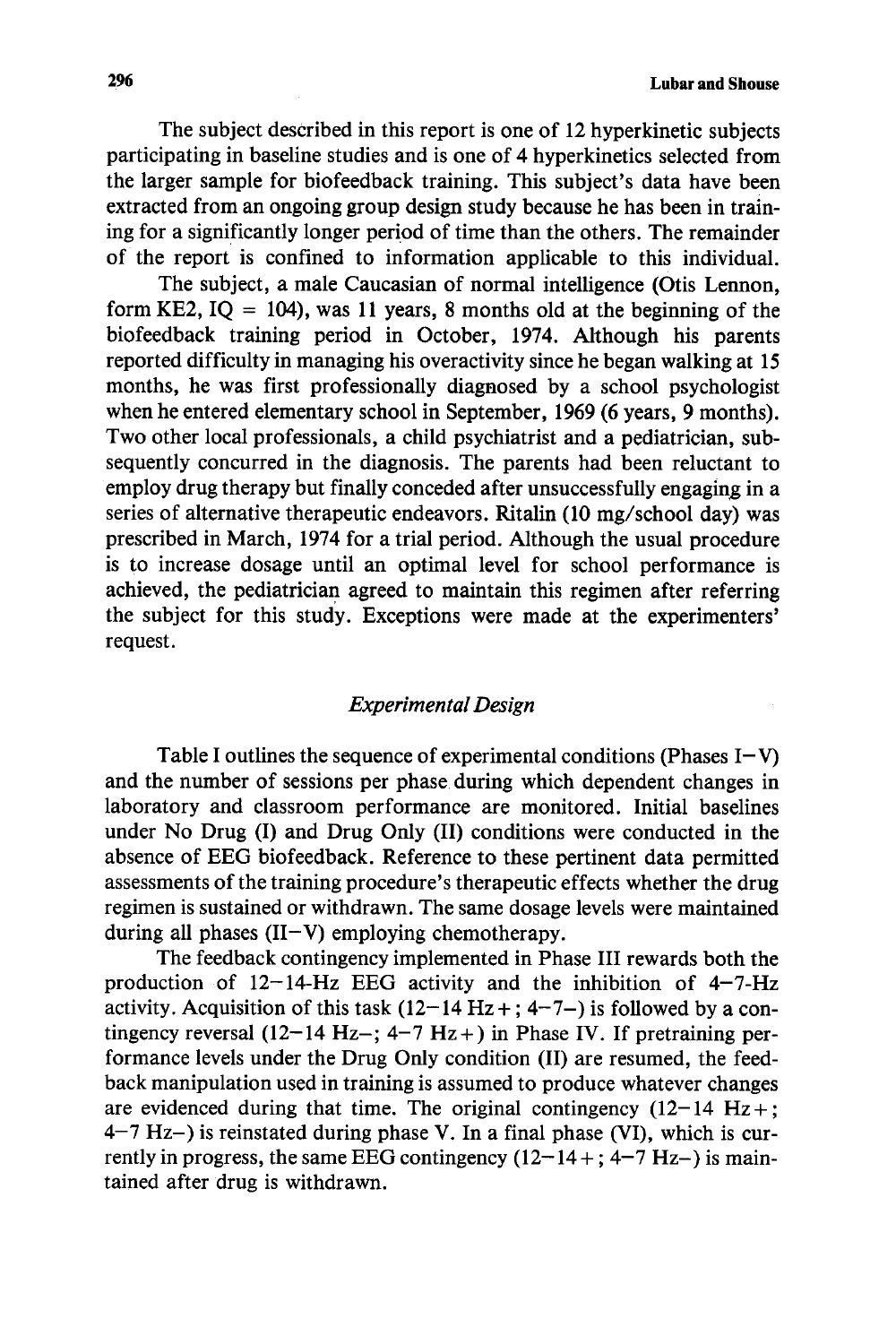#### *Apparatus and Procedures in Classroom Observations*

Thirteen behavioral categories were selected as indices of overactivity and short attention span, the two fundamental characteristics of the syndrome (Stewart, Pitts, Craig, & Dierak, 1966). These categories were extracted from a larger sample described in detail by Wahler, who developed the category system (Wahler, House, & Stanbaugh, 1975). As described in the Results section, the categories have been adapted intact with two exceptions. Sustained attention was limited here to circumstances specifically related to school work; also, the out-of-seat category represented a novel category and was not scored separately in Wahler's system.

Ten-second observation intervals alternated with five-second recording intervals during each 30-minute session. The subject was observed for one week prior to the actual data collection in order to establish a reasonable level of reliability between independent observers and to adapt the class to their presence. Trial observations occurred during a 3-week adaptation period preceding phase I (No Drug) when the subject was withdrawn from medication. Experimental phases followed each other immediately with the exception of a 2-month interval between phases II and III.

Table I presents the total number of observation sessions in each phase. Daily sessions of 15 consecutive school days occurred at the end of each phase. The same observation sequence was repeated after every 2-month period in phase III. The subject was observed during one of two classes immediately following medication. Since medication was scheduled before morning and noon meals, approximately 45 minutes elapsed prior to the observation. Observations were conducted at the same time period under the No Drug condition.

#### *Laboratory Apparatus and Procedures*

Laboratory procedures and the basic apparatus for signal detection, analysis, and feedback have been extensively described in previous publications (Seifert & Lubar, 1975; Lubar & Bahler, 1976; Shouse & Lubar, 1976). Distinctive features of the procedures used in this study are summarized below.

EEG recordings were obtained from bipolar electrodes situated bilaterally at  $10\%$  and  $30\%$  of the distance between vertex and the preauricular point. These were the same coordinates used by Sterman and Friar (1972) with an epileptic. EMG electrodes were placed 20 cm along the midline of the chin on the inferior and superior surfaces.

The following physiological responses were monitored during each 40-minute session: (a)  $4-7$ -Hz events—each  $4-7$ -Hz signal above 12.5  $\mu$ V;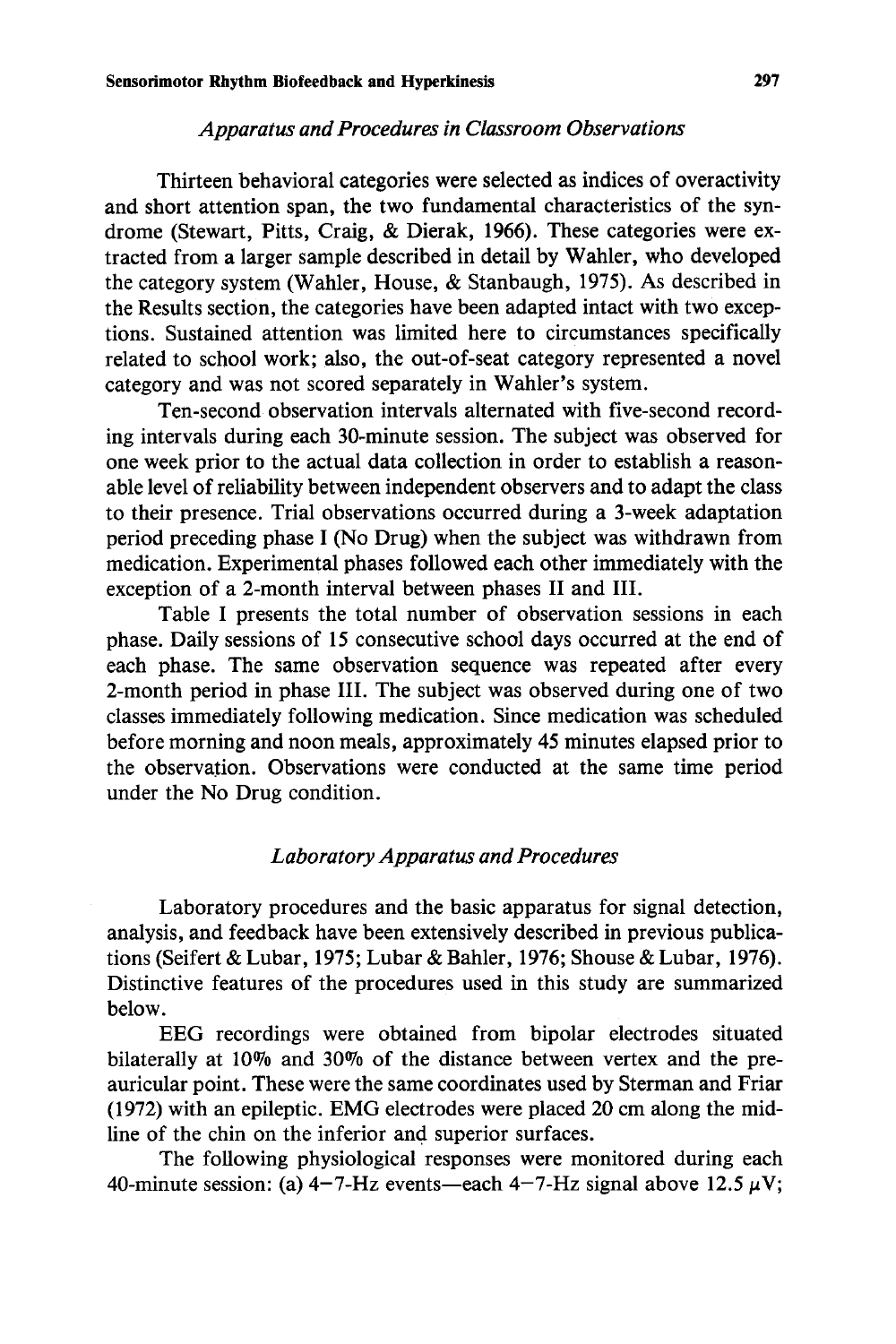**298 Lubar and Shouse** 

(b) SMR events-each 12-14-Hz signal above 5  $\mu$ V occurring in the absence of  $4-7$ -Hz events; (c) 6 SMR events occurring within a .5-second interval (burst); (d) EMG criteria-a predetermined number of EMG signals. EMG signals between 30 Hz and 300 Hz were passed through a Schmitt trigger with an adjustable threshold. Signals exceeding present threshold levels triggered logic pulses; they were fed into a digital integrator of our own design. The integrator automatically reset when predetermined criteria levels were reached. Response frequency measures for EMG criteria and both SMR indices were printed out on a teletype at one-minute intervals.

Baseline laboratory sessions under No Drug and Drug Only conditions were conducted 45 minutes after medication was scheduled on each weekend day during the course of the behavioral observation sequence. Training sessions occurred three times per week, during which scheduling difficulties precluded maintaining the 45-minute interval relative to drug intake.

As in previous studies, training sessions were subdivided into two 5-minute baseline periods and two 15-minute feedback periods, during which feedback presentations were confined to  $4-7$ -Hz events and SMR bursts. The burst criterion used in this study corresponds to Sterman's definition of SMR (Sterman et al., 1974). Separate modes of feedback were uniformly employed for the production (correct light, tone, or money) and inhibition (incorrect light) of the target responses. The nature of the response to be produced or inhibited at any given time was dictated by the sequence of experimental conditions.

#### RESULTS

### *Laboratory Findings*

Figure 1 presents evidence supporting the concept that contingent EEG feedback produced orderly changes in SMR production relative to daily and pretraining baselines and that corresponding changes in EMG occurred in the opposite direction as training progressed. SMR and EMG values during training sequence were averaged over 2-session blocks and represent the following ratios:<sup>3</sup>

<sup>3</sup>Although a 15-minute training period occurred for each hemisphere during each session, we have limited the daily feedback values to that hemisphere for which baseline data were also available. In addition, the final 5-minute baseline period is omitted because the number of SMR criterions met then is unusually high and presumably represent a carry-over effect from the preceding feedback period. A similar phenomenon occurs regularly in our laboratory with both epileptic and hyperkinetic subjects and has also been noted in some subjects studied in other laboratories (e.g., Sterman & Friar, 1972; Sterman et ai., 1974). EMG values are restricted to the same time intervals.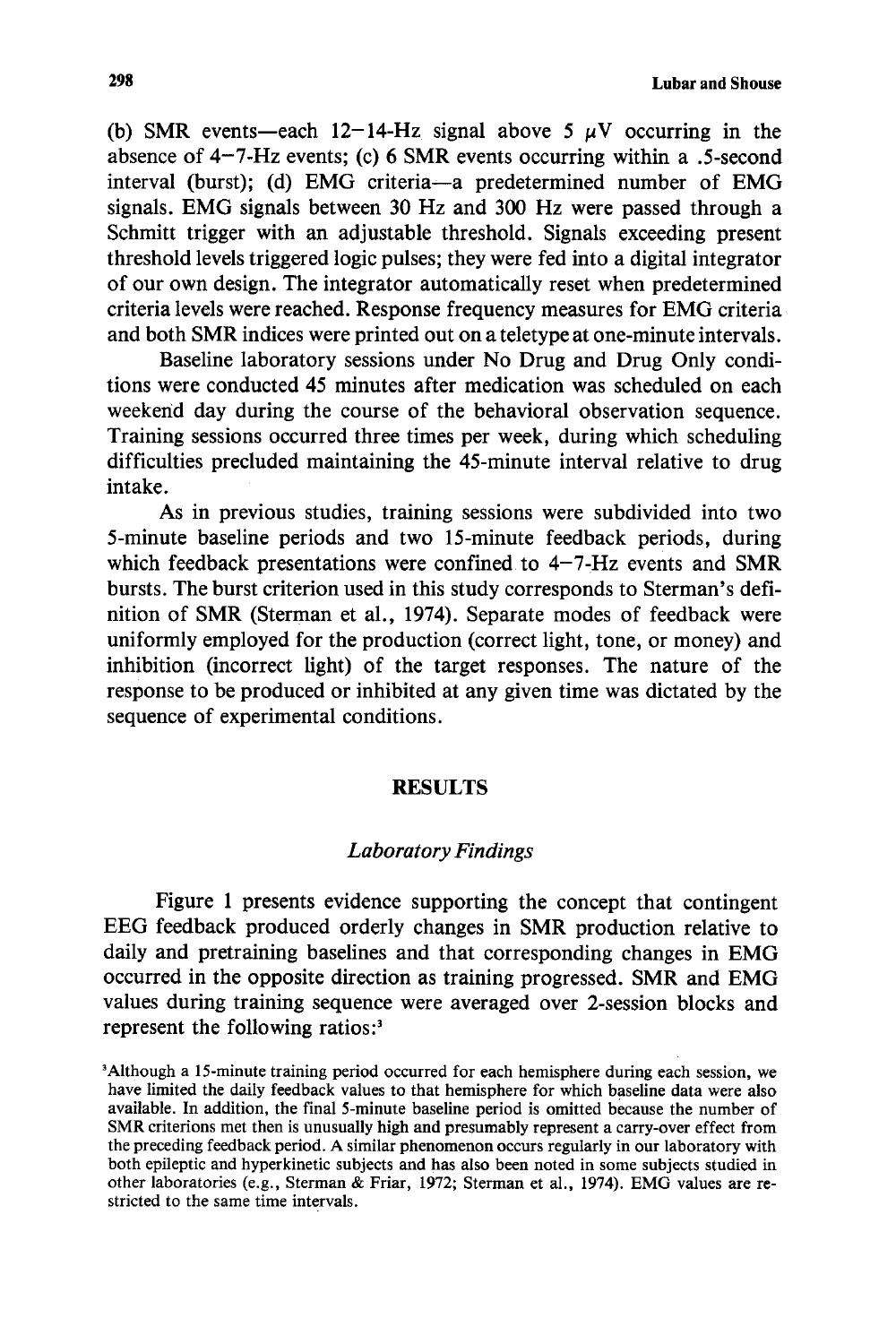

Fig. 1. SMR vs. EMG: Ratios of  $\overline{X}$  criteria met per minute during the initial 15-minute feedback period to  $\overline{X}$  criteria met per minute during the initial 5-minute baseline. Broken line be**tween sessions 60 and 62 indicates 3-week period of no training.** 

 $\overline{X}$  criteria per minute during initial 15-minute feedback period  $\overline{X}$  criteria per minute during initial 5-minute baseline period

**Comparable values are provided for pretraining baseline sessions when no feedback is presented.** 

**Relative to pretraining baselines, negligible training effects occur during early SMR training sessions and are successively replaced by substantial increases in SMR ratios. Pretraining performance levels are temporarily resumed following both a 3-week lapse in SMR training and the contingency reversal phase. Original training effects are recovered when the SMR contingency is reinstated. Finally, the inverse relationship between SMR and EMG is supported by moderate but statistically insignificant out-**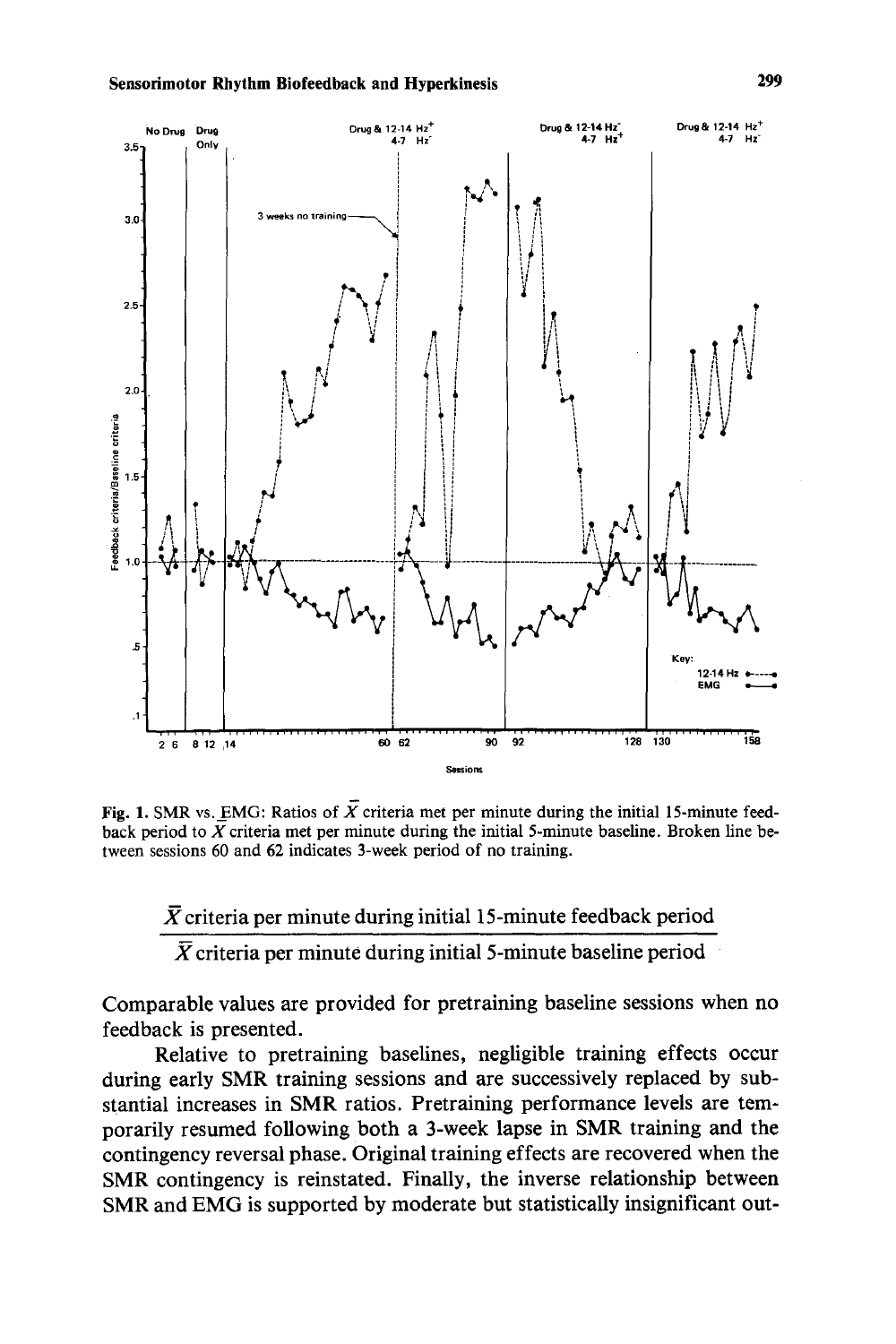comes in the brief pretraining phases  $(I:r = -.31, F = .42, df = 4, p > .1;$ II: $r = -.33$ ,  $F = .49$ ,  $df = 4$ ,  $p > .1$ <sup>4</sup> and by statistically significant ones during each training phase (III: $r = -.48$ ,  $F = 11.50$ ,  $df = 37$ ,  $p < .01$ ; IV: $r = -.63$ ,  $F = 10$ ,  $df = 16$ ,  $p < .01$ ; V: $r = -.65$ ,  $F = 8.40$ ,  $df = 12$ ,  $p < .05$ ).

Figure 2 includes additional data supporting the conclusion that SMR production increased with biofeedback training. SMR values for the 10-minute baseline period and the initial 15-minute feedback period represent average percentages of seconds of 12-14-Hz activity and are derived from the following formula:<sup>5</sup>

$$
\frac{\overline{X} \text{ instances } 12-14\text{-Hz activity/minute}}{13} \times \frac{100}{60}
$$

Even though feedback was not presented for individual SMR instances, trends in this measure correspond to those for feedback criterions (SMR bursts) in Figure 1. The percent of  $12-14$ -Hz activity generated during the No Drug phase increased during the Drug Only phase. A similar change in the absolute frequency of SMR bursts is concealed by the ratio transformation used in Figure 1.

Relative to pretraining sessions, training effects in Figure 2 were absent in the first few training sessions, after which feedback values regularly exceeded those for the baseline period. However, the difference between the two periods did not progressively increase with training time and was not statistically significant across either of the two SMR training phases (III:  $F = .69$ ,  $df = 37$ ,  $p > .1$ ;  $V: F = .91$ ,  $df = 12$ ,  $p > .1$ ). However, note that the greatest separation between baseline and feedback percentages for SMR occurred at the end of phase V between sessions 148 and 158. Nevertheless, the fact that the initial percentage of SMR activity was virtually tripled in both feedback and baseline periods by the end of the SMR training phases tends to suggest that a substantial baseline shift has masked learning effects rather than that learning has not taken place. This view is further strengthened by the overall decline in  $12-14-Hz$  activity by the end of the contingency reversal phase. Furthermore, a demonstrable shift in baseline SMR appears to be essential if valid extrapolations from the laboratory to general experience are to be made.

<sup>4</sup>Correlations were computed across daily sessions in each pretraining phase.

<sup>5</sup>This conversion was partly justified on the basis of our detection system, which requires a signal duration from one-twelfth to one-fourteenth second for any wave to qualify as a discrete SMR instance. Assuming the center frequency of 13 Hz, each instance represents one-thirteenth second of 12-14-Hz activity.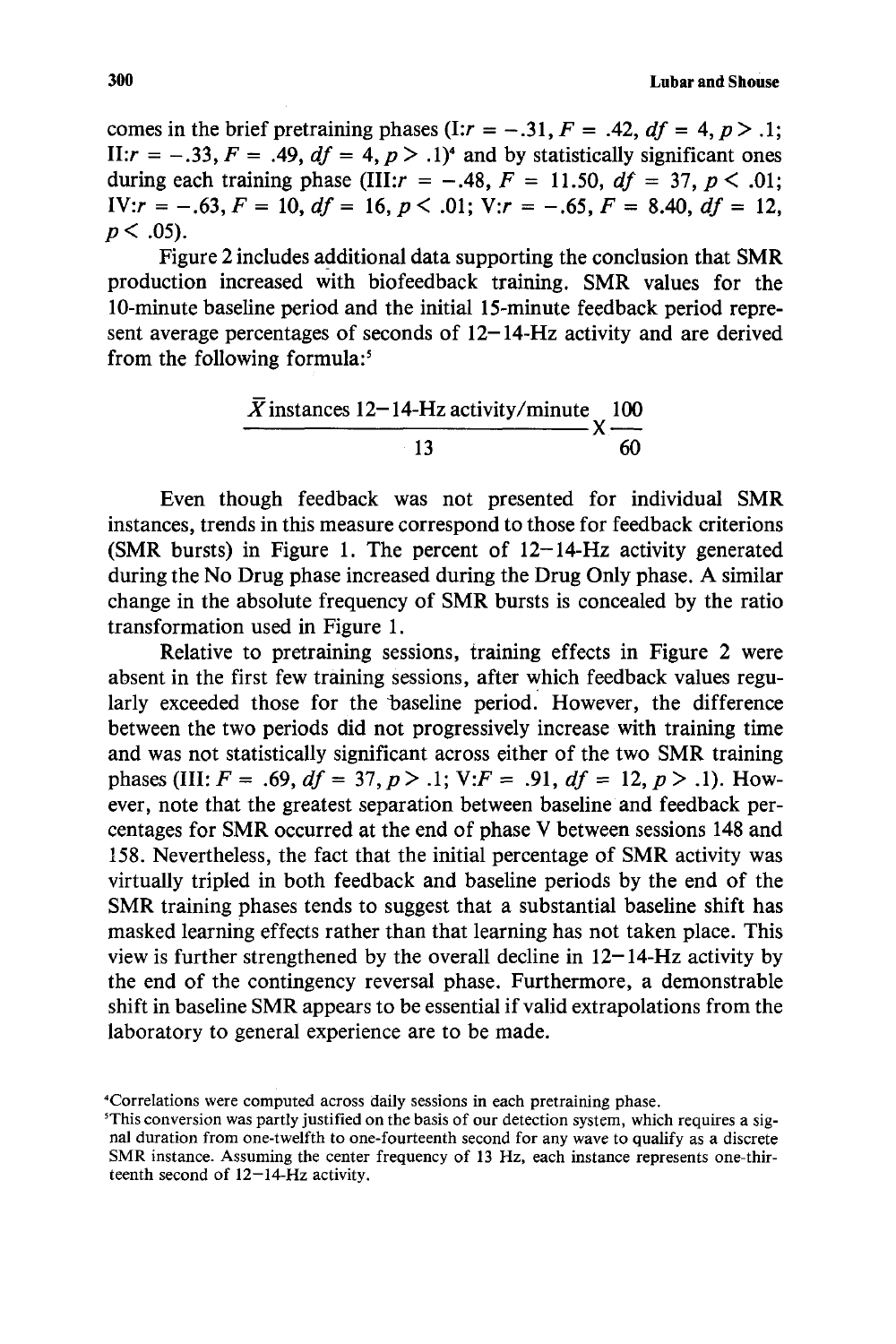

Fig. 2. Mean percent of seconds of  $12-14-Hz$  activity per minute during initial 15-minute feedback period and 10-minute baseline period. Broken line between sessions 60 and 62 indicates 3-week period oF no training.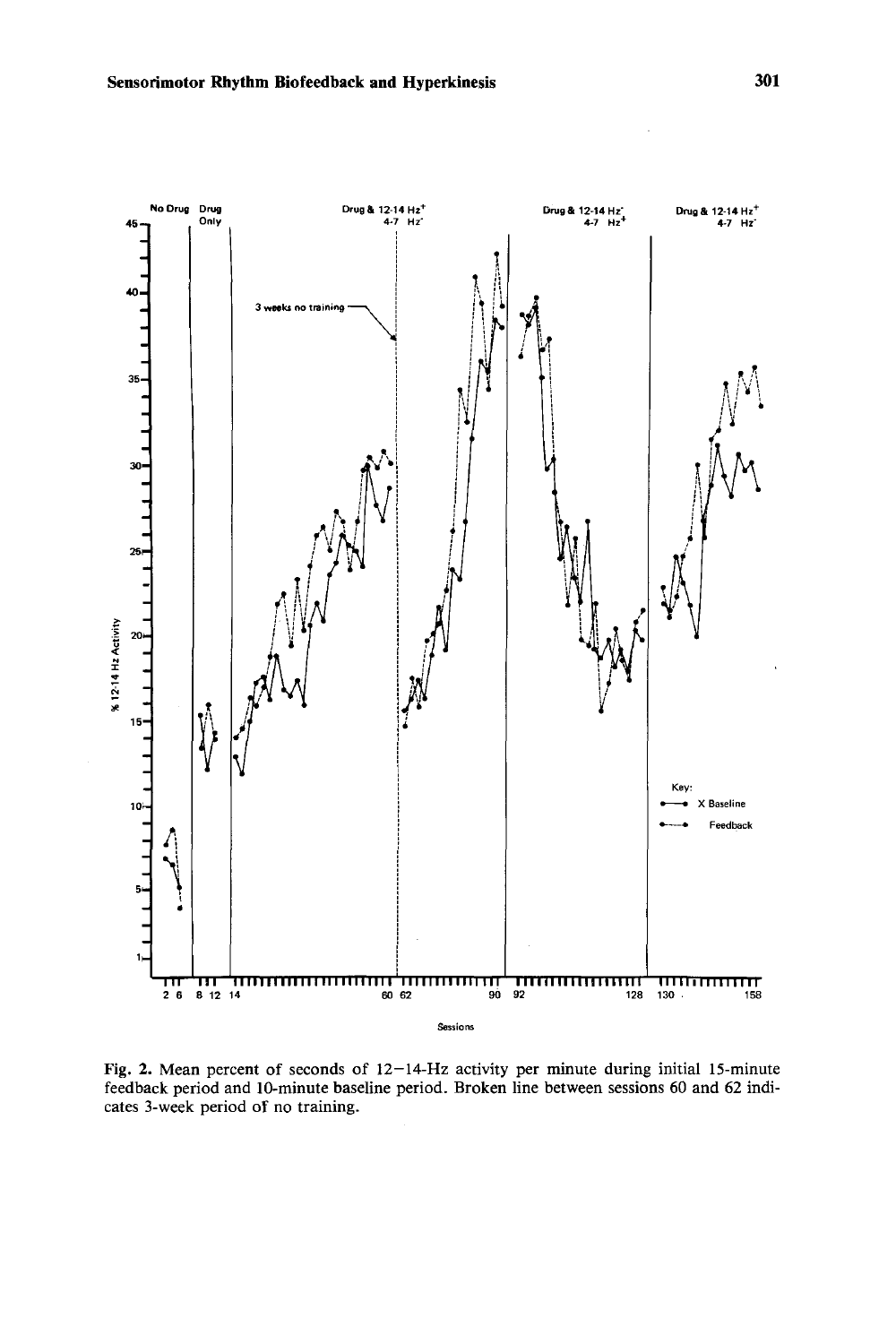| Behavior categories and notations             | Description                                                                                                                                                                                                                                                                                                                                                                                                                                                                                                                                                                                                                                                                                                                                                         |  |  |
|-----------------------------------------------|---------------------------------------------------------------------------------------------------------------------------------------------------------------------------------------------------------------------------------------------------------------------------------------------------------------------------------------------------------------------------------------------------------------------------------------------------------------------------------------------------------------------------------------------------------------------------------------------------------------------------------------------------------------------------------------------------------------------------------------------------------------------|--|--|
| Undirected activities<br>Self-stimulation (S) | Scored for any instance of the subject's manipulation<br>of his own body, or for any instance of nonpurposive,<br>nondirected motor or vocal actions                                                                                                                                                                                                                                                                                                                                                                                                                                                                                                                                                                                                                |  |  |
| Object play (OP)                              | Scored for any instance of simple repetitive manipula-<br>tion of an object, in which the manipulation of an ob-<br>ject is not part of a more complex activity. OP activi-<br>ties are usually regarded as a form of "absent-minded"<br>fidgeting with objects                                                                                                                                                                                                                                                                                                                                                                                                                                                                                                     |  |  |
| Self-talk (T)                                 | Scored for any instance of intelligible verbalizations<br>not directed to another person                                                                                                                                                                                                                                                                                                                                                                                                                                                                                                                                                                                                                                                                            |  |  |
| Sustained                                     |                                                                                                                                                                                                                                                                                                                                                                                                                                                                                                                                                                                                                                                                                                                                                                     |  |  |
| noninteraction (NI)                           | Scored when the subject does not interact with any ob-<br>jects or people for a full interval. Object interactions<br>which qualify as OP can be scored in conjunction with<br>$NI$ , as can $S$ , $I$ , and compliance and opposition when<br>these behaviors do not accompany interactions                                                                                                                                                                                                                                                                                                                                                                                                                                                                        |  |  |
| Cooperation and opposition<br>Compliance (C)  | Scored for any instance of obedience to any instruc-<br>tion                                                                                                                                                                                                                                                                                                                                                                                                                                                                                                                                                                                                                                                                                                        |  |  |
| Opposition (O)                                | Scored for noncompliance to rules or instructions im-<br>posed by adults                                                                                                                                                                                                                                                                                                                                                                                                                                                                                                                                                                                                                                                                                            |  |  |
| Schoolwork                                    |                                                                                                                                                                                                                                                                                                                                                                                                                                                                                                                                                                                                                                                                                                                                                                     |  |  |
| Sustained school work (SS)                    | Scored for a full interval of uninterrupted school re-<br>lated activity such as reading or writing. Attending to a<br>teacher's explanations or work on the blackboard is<br>scored SA, not SS                                                                                                                                                                                                                                                                                                                                                                                                                                                                                                                                                                     |  |  |
| Sustained attention (SA)                      | Scored for a full interval of uninterrupted attending to<br>or staring at people or activities. The object of attention<br>must be specifically related to school work                                                                                                                                                                                                                                                                                                                                                                                                                                                                                                                                                                                              |  |  |
| Social activity                               |                                                                                                                                                                                                                                                                                                                                                                                                                                                                                                                                                                                                                                                                                                                                                                     |  |  |
| Social approach (Ac)<br>(Aa)                  | Scored for any instance of deliberate physical contact,<br>directed verbalizations, or other nonverbal methods<br>used by the subject to attract another's attention or to<br>initiate an interaction. The subscript indicates ap-<br>proach to an adult (Aa) or a child (Ac)                                                                                                                                                                                                                                                                                                                                                                                                                                                                                       |  |  |
| Social interaction (SIc)<br>(SIa)             | Scored for any instance of the subject's interaction<br>with other people. Interaction in this case implies that<br>the behaviors of the subject and the other person are<br>directed to each other, and thus are interdependent. If<br>an interaction initiated by the subject $(A)$ is carried un-<br>interrupted into subsequent intervals, it is then scored<br>as social interaction. When another person initiates an<br>interaction with the subject it is scored SI in the first<br>and all following intervals. An ongoing interaction in-<br>volving the subject is continuously scored $SI$ until it is<br>obvious that the subject has terminated his participa-<br>tion. The subject identifies the other person as an<br>adult (SIa) or a child (SIc) |  |  |
| Other categories<br>Out-of-seat (OS)          | Scored for any instance in which the subject is out of<br>his seat. All other categories may be scored in conjunc-<br>tion with this one                                                                                                                                                                                                                                                                                                                                                                                                                                                                                                                                                                                                                            |  |  |

Table II. Description of Behavior Categories Evaluated in the Classroom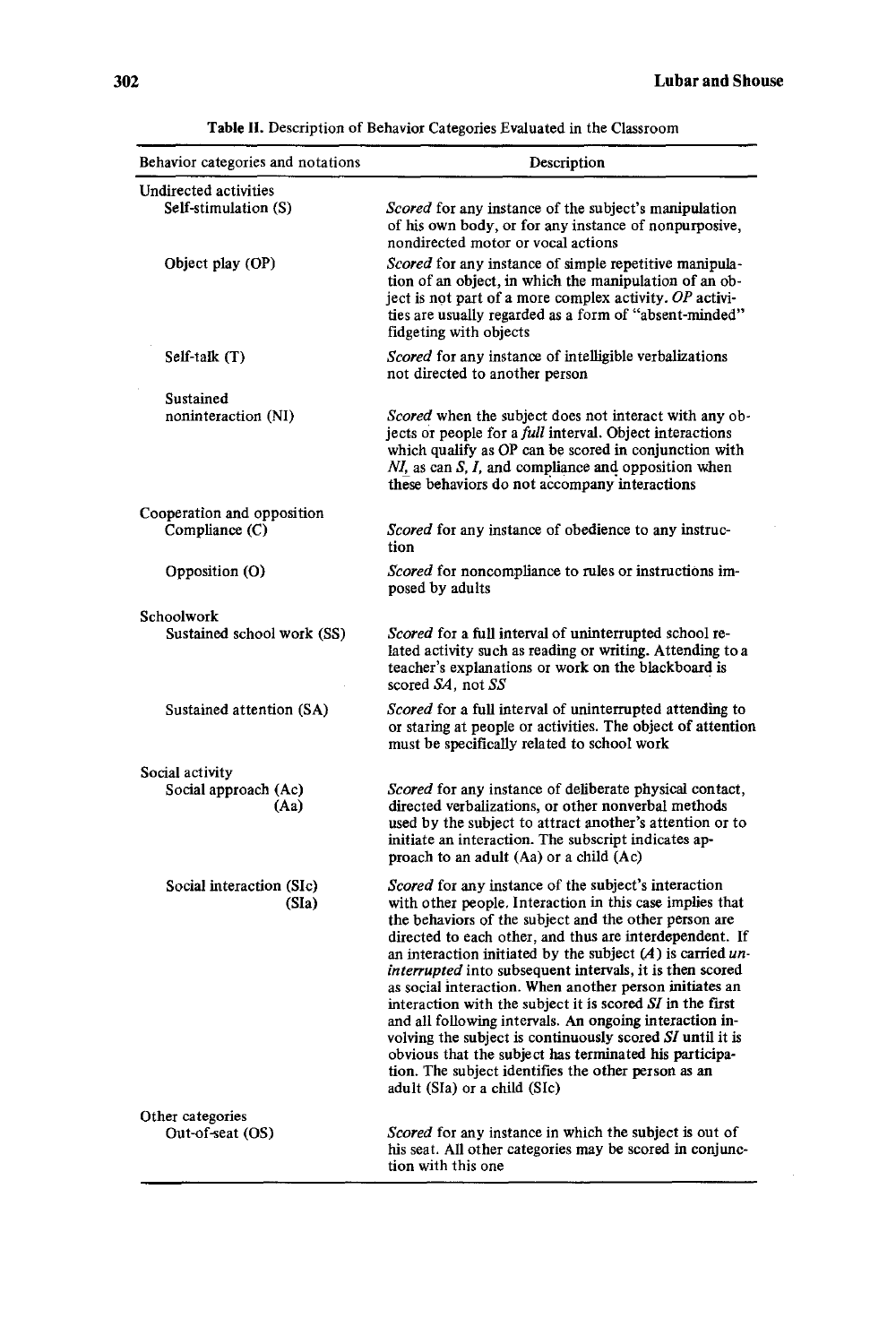

**X** EVENISWEEK

**o**  oo **~2**  r~ **ex .a?**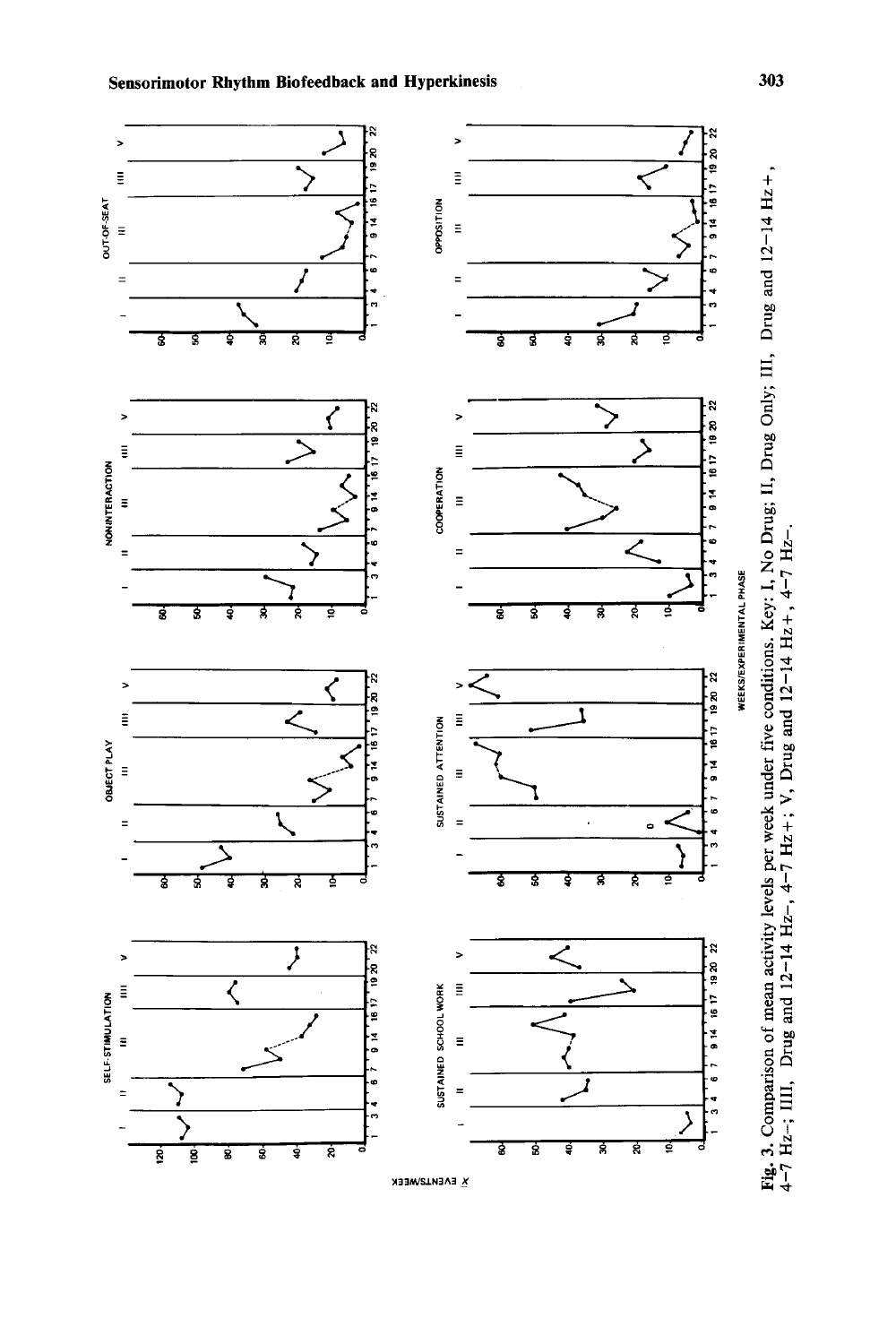#### *Classroom Observations*

The behavioral categories assessed in the classroom are described in Table II. Figure 3 presents the average number of daily events scored per week for selected categories under 5 conditions. Reliabilities were computed for 2 independent observers in half the sessions in each condition. Using the formula

# categories of agreement

## # categories of agreement and disagreement

the average reliabilities per session were  $83\%$ ,  $88\%$ ,  $92\%$ ,  $90\%$ , and  $85\%$  in the 5 conditions, respectively.

Combining medication and SMR training was intended to enhance the level of improvement already achieved with drugs alone. The 8 behaviors included in Figure 3 exhibit predicted changes during SMR training. Relative to the No Drug phase, improvement in 6 of those categories occurred during the Drug Only phase. The most dramatic effect occurred in the classroom oriented toward academic materials (sustained school work) to the relative exclusion of attending to lectures (sustained attention). The slight but unanticipated increase in self-stimulation in phase II may be accounted for by'the rather exclusive increase in classwork with which it was usually related positively (Wahler, 1975). When Drug and SMR were combined, even further improvement occurred in those behaviors benefited by medication, and substantial change also was evidenced in the two that were not (i.e., self-stimulation and sustained attention).

The 5 behaviors omitted from Figure 3 failed to change in the predicted direction during SMR training. One undirected activity (self-talk) and all 4 social behaviors occurred at moderate or high frequencies during the No Drug phase. Uniform decreases in them following Drug Only were reversed during SMR training. No explanation is currently available for this trend in self-talk. However, the unanticipated increase in social behavior may have resulted from the subject's being reinstated into work groups with other children throughout all phases of biofeedback training. Under the first 2 conditions during the baseline sequence the child was isolated from the remainder of the class in order to restrict his social interactions.

#### DISCUSSION

Acquisition of the SMR task was indicated by contingent increases in SMR production during feedback periods relative to daily and pretraining baselines. Corresponding decreases in EMG tended to support the view that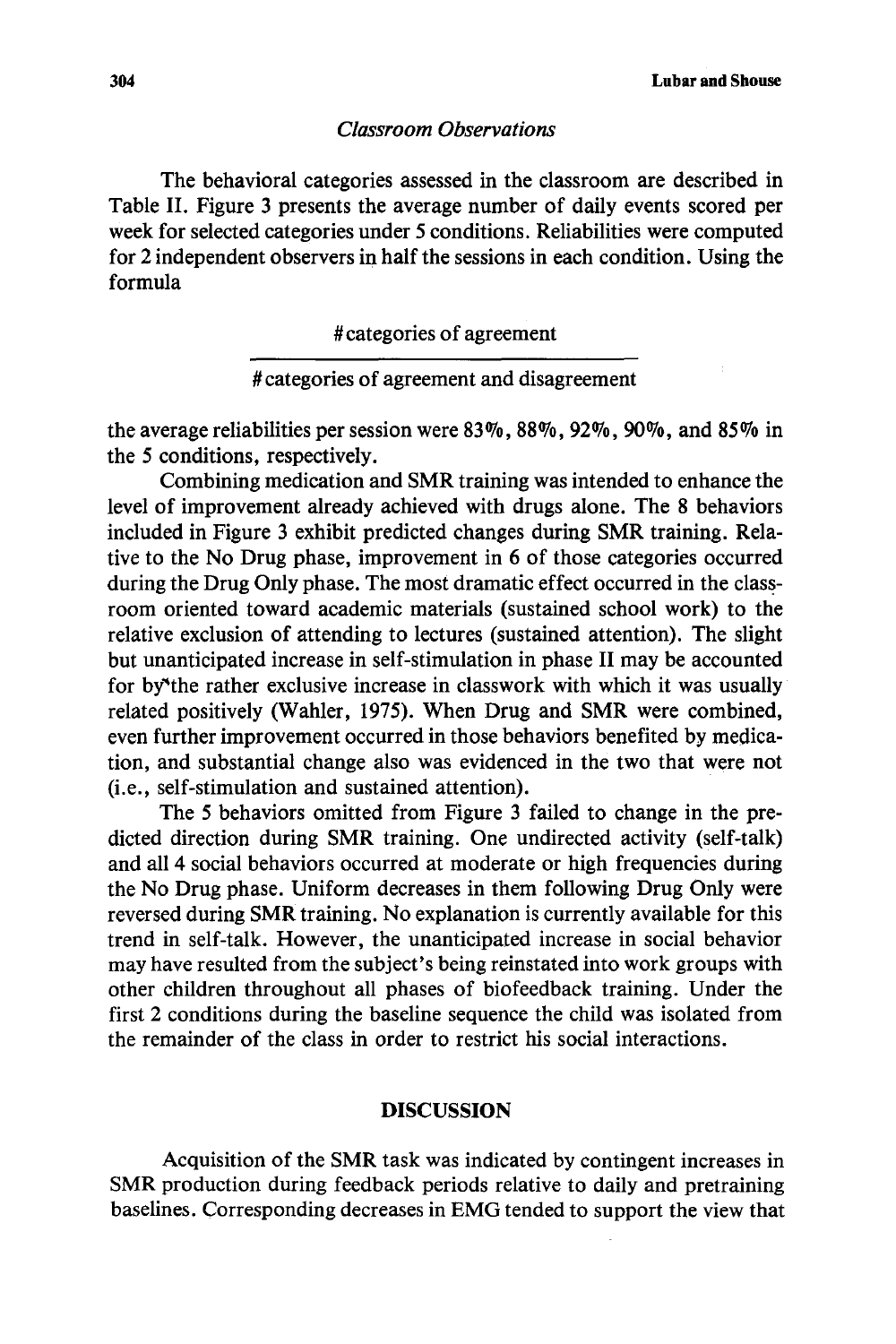SMR is correlated with motor inhibition. Also, baseline shifts in the percent of 12-14-Hz EEG activity over the training period strengthen the basis for our postulating a carry-over effect outside the laboratory setting.

Objective measures of overactivity and distractibility in the classroom further support this view. At least 8 of the total 13 behaviors changed in the predicted direction under the two treatment conditions. Generally, decreases in undirected activities, out-of-seat, and oppositional behaviors were accompanied by increased cooperation and school work. Relative to the No Drug condition, the improvement shown with Drug Only tends to assure the validity and reliability of these behavior categories in assessing the hyperkinetic disorder, since Ritalin is currently considered to be the most effective treatment (e.g., Millichap, 1968). The effectiveness of the biofeedback technique is supported by the fact that the combined effects of drug administration and SMR training result in substantial improvement above and beyond the effect of drug alone. Also, the reversal of positive changes following SMR counterconditioning minimizes the possible role of extraneous influences (e.g., maturation) on treatment outcomes.

We are now in the process of replicating these preliminary results for three additional hyperkinetic children. So far, it appears that SMR biofeedback is most beneficial for those children in whom the hyperkinetic symptoms are the most pronounced. Although our initial findings are encouraging, a more complete evaluation of the technique will be possible after medication has been withdrawn. Finally, a larger subject population is required before any substantive conclusions can be drawn about the clinical utility of this new methodology.

## ACKNOWLEDGMENTS

We gratefully acknowledge the assistance of Dr. Hammond Pride in referring the subject; Ms. Rene Culver and ORTEC Corporation (Oak Ridge, Tennessee) for their help in developing the research apparatus; Jack Dryden and Stephen Shoaf for collecting the behavioral observations; John Maltry for technical assistance in the laboratory; and Ms. Birdie Tucker who has typed this manuscript for publication. This research was supported, in part, by the Toms International Foundation, Knox Children's Foundation, and the Physicians' Medical Education and Research Foundation.

#### REFERENCES

Chase, M. H., & Harper, R. M. Somatamotor and visceromotor correlates of operantly conditioned 12-14 C/sec sensorimotor cortical activity. *Electroencephalography and Clinical Neurophysiology,* 1971, 31, 85-92.